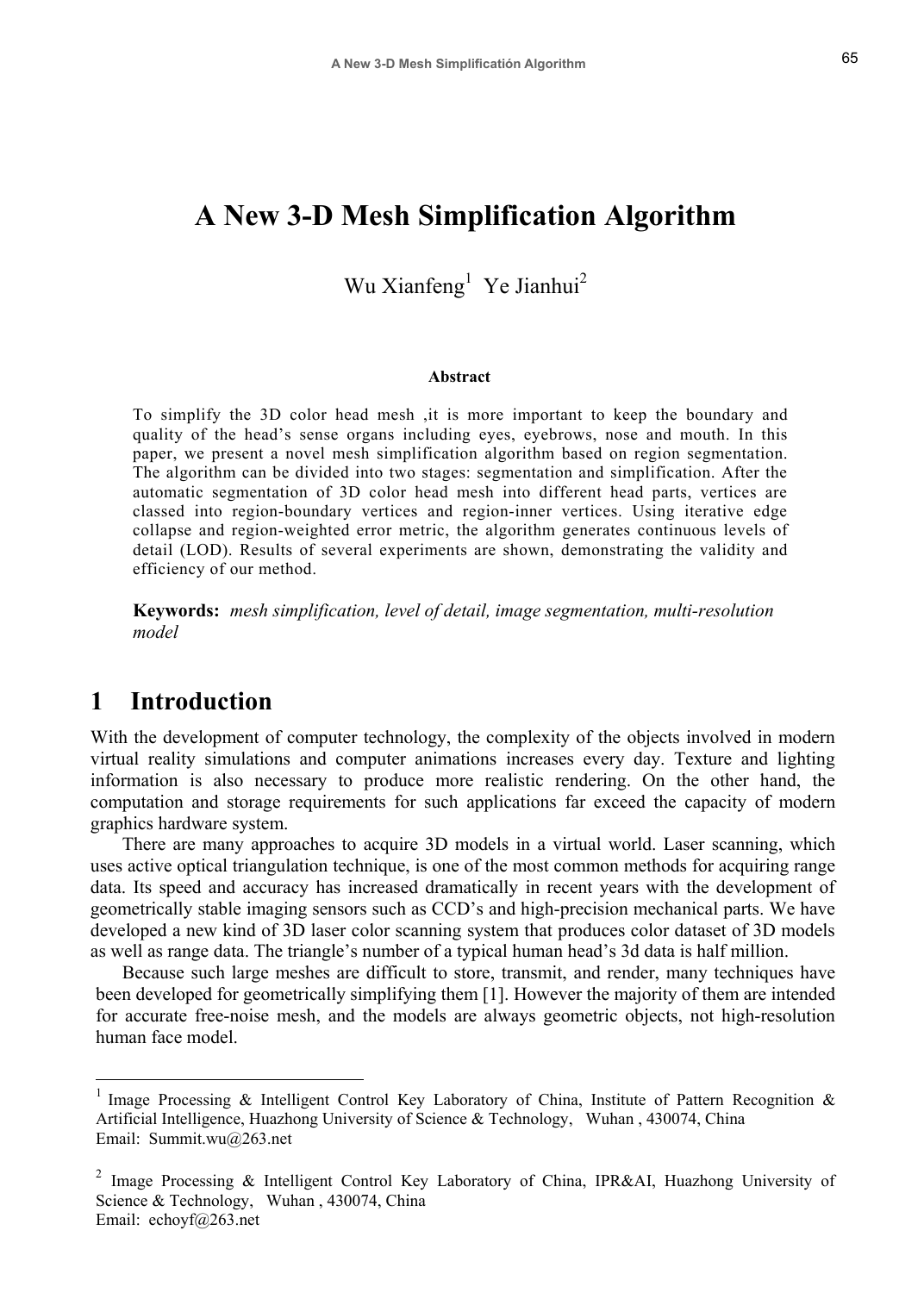In this paper, we develop a new region-based mesh simplification algorithm for simplifying human head meshes with attributes, which offers the following advantages:

- 1. The output mesh generated of the algorithms we have presented has the property that its set of vertices is a subset of the set of vertices of the original mesh. As no new vertex is introduced, we can also use the original model's texture image.
- 2. It can preserve well the details of human head; yet simplify others more aggressively such as hair, face and neck. That is, it can preserve the region of interest (ROI) with more details.
- 3. It is not sensitive to noise introduced by the laser scanner system.
- 4. This algorithm can be also applied in other objects for preserving the details.

The remainder of this document is organized as follows. In section 2, we describe the most common algorithms for the simplification proceeds. Section 3 describes our new algorithm. The experiments and conclusions are presented in section 4.

## **2 Related Work**

In recent years, so many algorithms have been formulated for simplifying mesh surfaces. Those algorithms can be categorized into the classes as follows:

- � **Incremental methods based on local updates.** These methods perform the simplification as a sequence of local updates. Each update reduces mesh size and decreases the approximation precision. The updates cannot complete until the desired result is obtained. Some notable examples of such algorithms include Schroeder[3], Hoppe[4], Ganland[5]. Schroeder iteratively removes the vertex, as well as all adjacent faces, then retriangulations the result hole. Hoppe uses the Edge collapsing method to simplify the geometry. The edge collapse operation is attractive because it is a more atomic operation than vertex or face removal, and does not require the invocation of a triangulation algorithm. Although this algorithm performs successful in many objects , and is available in Microsoft DirectX Interface, it can not join unconnected regions. Garland develops a simplification method by quadric error metrics. The method is Based on incremental edge-collapsing, meanwhile it can also collapse vertex couples which are not connected. This algorithm performs efficiently in the objects with close boundary, but to the open boundary , it produces undesirable results.
- **Coplanar facets merging.** Coplanar or nearly coplanar facets are searched for in the mesh, merged into larger polygons, and then retriangulated into fewer facets than those originally required [6]; face merging is driven by a co-planarity test. The superfaces method [7] extends this approach by providing bounded approximations and more robust retriangulations of the merged faces;
- � **Vertex clustering**. Rossignac[8] places a bounding box around the original model and divides it into grids. The vertices are clustered into one vertex if they concentrate in the same cell. Then the mesh faces are updated accordingly. This method executes very quickly, and can make drastic topological alterations to the model. Unfortunately, the quality of the output is often quite low. In addition, it is difficult to build an approximation with a specific face count , since the number of faces is only indirectly determined by the specified grid dimensions.
- **Wavelet-based approaches.** The wavelet decomposition approach seems very promising for surface simplification. Conversely, a regular, hierarchical decomposition is required to support wavelet decomposition, and computational efficiency is not at the best. Wavelet approaches have been proposed to manage regularly gridded meshes or more generic meshes [10] [11].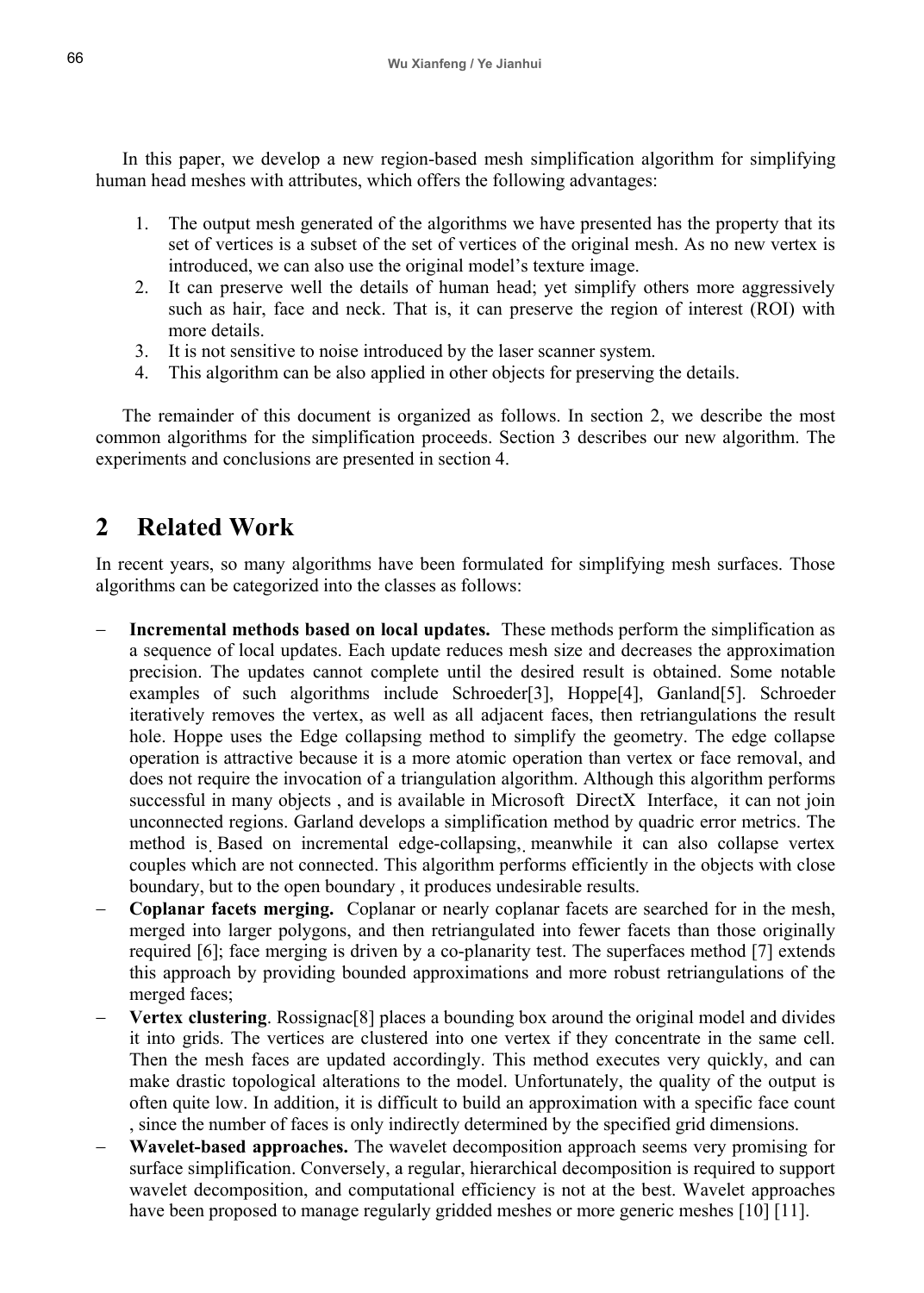In particular, the multi-resolution analysis approach is based on a three-phase process (re meshing, re-sampling and wavelet parametrization) to build a multi-resolution representation of the surface, from which any approximated representation can be extracted . An extension to this approach has recently been proposed to manage the approximation of both geometry and surface color [11].

**Detail preserving methods**. All the methods above are mainly to deal with the simplification of the surface position. To a wide range of applications, the details are necessarily to be preserved, such as surface color, surface curvature, surface texture.

Hoppe [12] expands his progressive meshes algorithm to maintain the color and texture attributes by using a multi-variate error evaluation function including geometry and color information. Bajaj and chikore[12] presents their simplification algorithm with associated scalar fields to within a given tolerance. Cignoni[13] preserves the details with a postprocessing phase after the general mesh-simplification. Hoppe [14] expands his progressive meshes algorithm to maintain the color and texture attributes by using a multi-variant error evaluation function including geometry and color information.



Fig.1: Edge collapse and edge split mesh simplification

Our method is one of the detail-preserving methods, it bases on the edge collapse methods(Fig1.). An edge collapse is a local mesh operation that takes two adjacent vertices u and v of the mesh and unifies them into one new vertex n, removing two faces in the process. Note that the position of the new unified vertex n can be arbitrary. We use the cost function to seek such collapsed-edges. Since the cost function presented in Progressive mesh is complicated, we use a new cost function initially described by Melax[15]. It can efficiently simplify the surfaces data , and preserve the details perfectly. Moreover, it is much simpler than other methods presented in [13][14].

To our practical applications, mainly the simplified object is 3D color human head mesh, so it has some special requirements for simplified model:

**1.** The output mesh's vertices are the subset of the original mesh's vertices. As no new vertex is introduced, we can also use the original model's texture map and other information for simplified model. The output mesh generated of Progressive Mesh contains new vertices, because new positions are selected for each edge collapsing action.

Pedro V. and co-workers presented a scheme "Texture Mapping Progressive Meshes" for defining a texture atlas parametrization over the PM representation of an arbitrary mesh [4]. This scheme permits the same texture image(s)to be used for all LOD mesh approximations in the PM sequence. But the scheme is too elaborate to implement.

**2. It can preserve head organs boundary**. In practice, the human eye is too familiar with human face. A slight distortion or dissymmetry of the sense organs will cause a great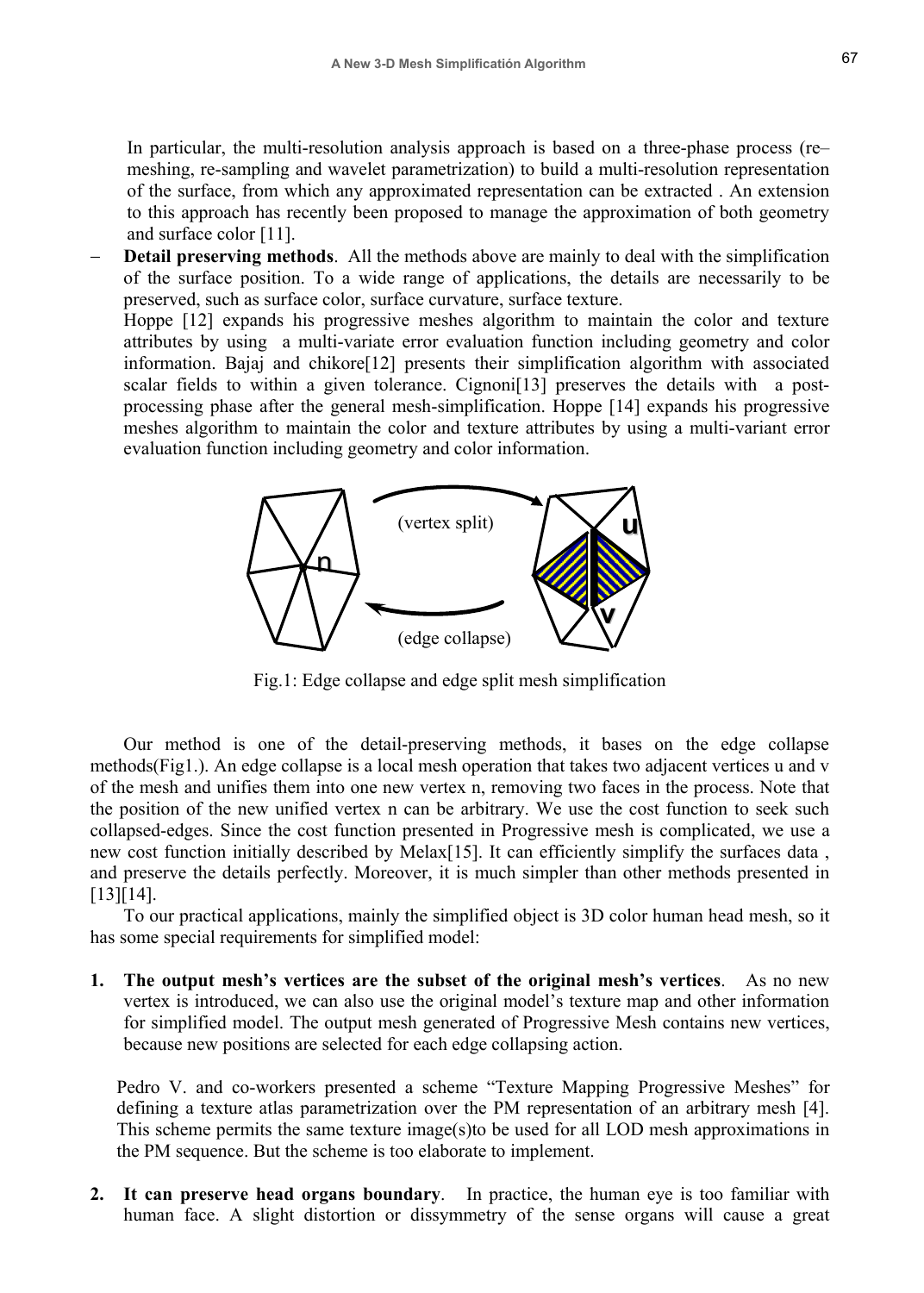noticeable visual error. In practice, the head organs boundary is adequately describe a human head. Many published algorithms do not use such knowledge. An algorithm using semantic and knowledge simplification is more helpful and important. For example, if the algorithm had the knowledge that a sharp edge was in fact a topological circle, it might be able to change into something simpler, like a pentagon. It is the same for the head parts.

- **3. Controllable simplifications can be implemented**. It is sometimes necessary to let the amount of simplification vary across the mesh, in order to preserve some parts, yet simplify others more aggressively. This kind of adaptivity involves mainly visual or semantic considerations that may be done a priori and are controlled by the user. Our method can resolve this situation well by arrange different weights.
- **4. The algorithm is not sensitive to error position of some vertices**. To simplify the 3D laser scanned model, the algorithm should take into account the possible sources of error inherent in scanner. Two sources of error are particularly relevant to range accuracy and results in a false position [5]. The error cannot be totally corrected in realistic scanner system. So we must have some methods to constrain the error, the region boundary is a good choice. The error is constrained by the region boundary and will not spread.

# **3 A Description of the Algorithm**

### **3.1 Overview**

Our surface simplification algorithm consists of two stages. In the first stage we class the vertices into two type: one is region-boundary vertex, which can only collapse to region-boundary vertex; the other is region-inner vertex, which can collapse to region-boundary vertex and region-inner vertex. In the second stage we use edge collapse operator to simplify the model. For the sake of simplicity and computationally efficiency, after each edge collapse  $(u; v)$ ->n, the new vertex n is just the vertex v, not assigned a new position.

The basic steps of the algorithm are these:

**Step 1**. 3D head mesh is preprocessed: smoothing, correcting error of vertex position.

**Step 2**. Based on color, texture and curvature of vertex, we class the mesh into regions and class the vertices into two types: region-boundary and region-inner vertices.

**Step 3**. Sort the vertices using the least cost of simplification. This cost is measured using the error metric function, see Section 3.3.

**Step 4**. Apply the edge collapse operator for the vertex at the head of the list and record the corresponding vertex split in the progressive mesh structure including color, texture and normal information.

**Step 5**. Re-compute the cost for the vertices that have been affected by the operator and reorder the list.

**Step 6**. If the list is empty or the number of the vertices is reduced to the desired count, the algorithm terminates. Otherwise, return to step 3.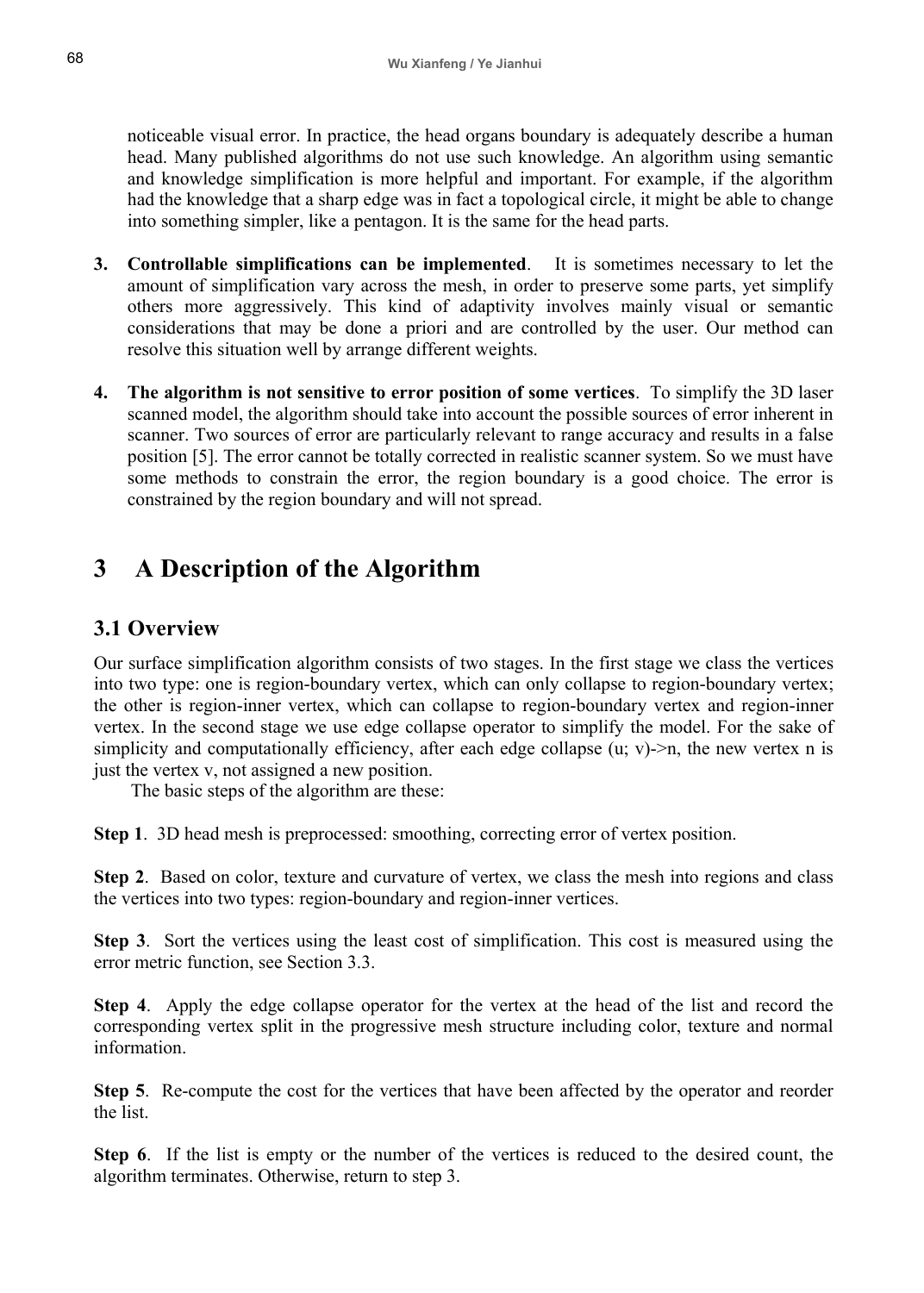#### **3.2 Partition Mesh into Regions**

3D color head mesh scanned in the  $m \times n$  size (m denote the columns, n denote row number) is represented in terms of the matrix:

$$
M = \begin{bmatrix} (x_{11}, y_{11}, z_{11}, R_{11}, G_{11}, B_{11}) & \cdots \\ \vdots & (x_{ij}, y_{ij}, z_{ij}, R_{ij}, G_{ij}, B_{ij}) \\ \vdots & (x_{mn}, y_{mn}, z_{mn}, R_{mn}, G_{mn}, B_{mn}) \end{bmatrix}
$$
 (1)

where  $(x_{ij},y_{ij},z_{ij})$  is the position of the vertex,  $(R_{ij},G_{ij},B_{ij})$  is the color of the vertex. From the above mesh data structure, it is easy to get the texture image of the 3D mesh. Just omitting the 3D poison coordinate dimension, we get the texture image in the form of array. Fig2 is the texture image of a head.



Fig.2 The texture image of scanned data

The texture image is partitioned with edge-based segmentation algorithm. That is, we detect local discontinuities (the color features and the local curvature) and group them to form object boundaries between regions.

After experimenting with different color spaces, e.g. YUV, RGB, HSV, the YUV color space gave the best results for our test images. The luminance is taken into consideration to aid in the segmentation of those areas where the chrominance is not well defined, like for example the hair. The thresholds for each component are kept fixed.

Color information is not sufficient to separate nose and face, for their color is too close. The vertex curvature  $C_u$  is based on comparing vertex normal with nearby triangles. First we compute the normal vector  $\binom{n_f}{}$ . The vertex normal vector is defined as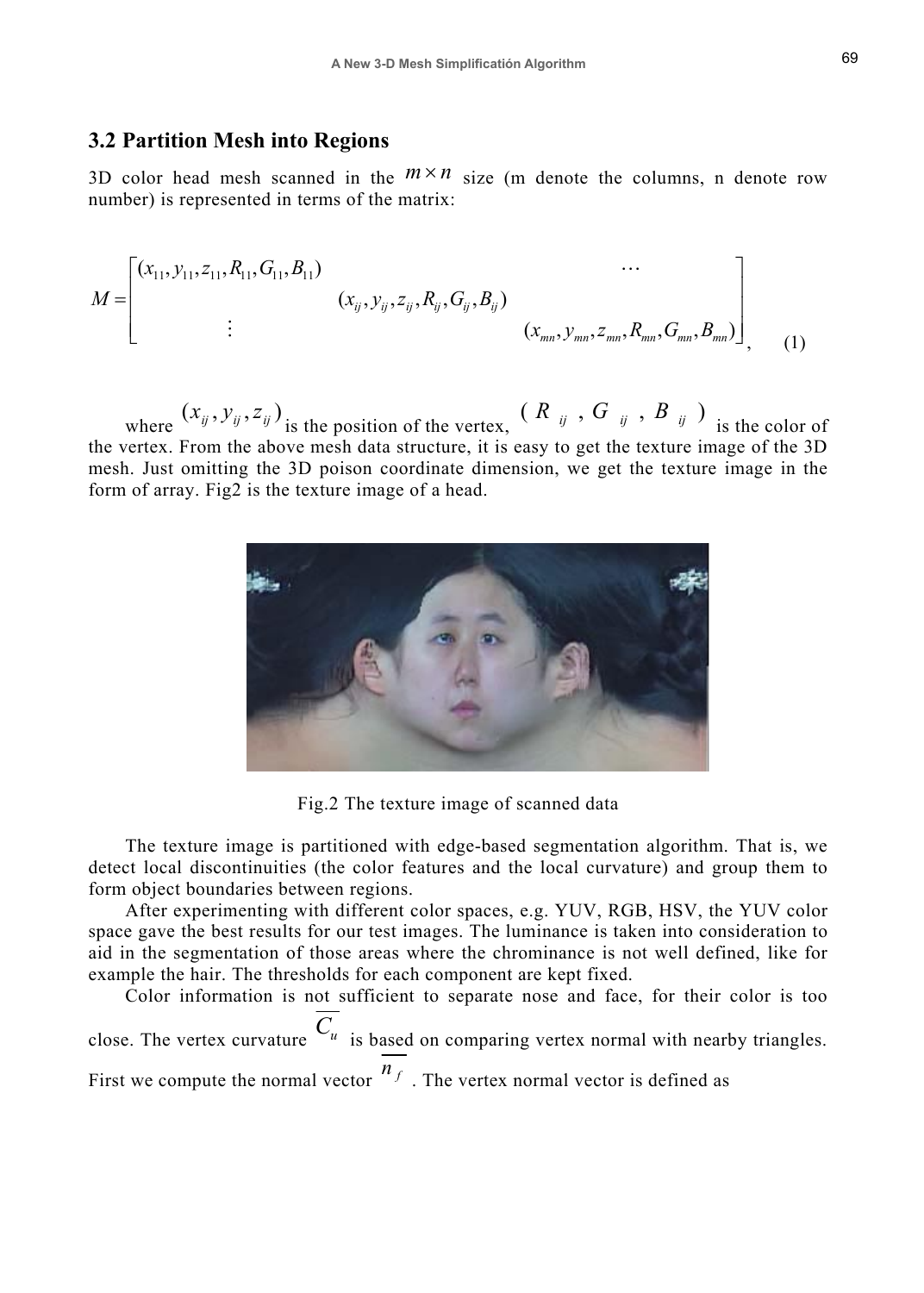$$
\overline{n_u} = \frac{\sum_{f \in T_u} S * \overline{n_f}}{\sum_{f \in T_u} S}
$$
\n(2)

where Tu is the set of triangles that contain vertex u, S is the triangle's area,  $n_f$  is the triangle's normal vector.

The  $C_u$  is the maximum normal difference.

$$
\overline{C_u} = \max_{f \in T_u} \left\{ \left( 1 - \overline{n_f} \ast \overline{n_u} \right) / 2 \right\} \tag{3}
$$

Zero curvature means the surface is flat.

Median filtering is the post processing operations that are performed after the initial point extraction stage. The median operation is introduced in order to smooth the segmented object silhouettes and also eliminate any isolated misclassified pixels that may appear as impulsive-type noise. Square filter windows of size 5x5 and 7x7 provide a good balance between adequate noise suppression and sufficient detail preservation.

Results of the initial region partition, and the subsequent boundary are shown in Fig.3(a) left and Fig.4(a) left. Note that region boundaries align with important features on the face mesh.

#### **3. 3 Error Metric**

Once the mesh is partitioned into regions, we class the vertices into two types: one is region-boundary vertex, which compose of the region boundary and the mesh boundary; the other is region-inner vertex.

It makes sense to get rid of small details first. Based on these heuristics, we define the cost of merging an edge as the length of the edge multiplied by a curvature term [6]. The error cost to merge u into v at each step is defined as follows:

$$
\cos t(u, v) = ||u - v|| \times \max_{f \in T_u} \{ \min_{n \in T_{uv}} \{ (1 - \overline{n_f} * \overline{n_u}) \div 2 \} \} \times W(u)
$$
\n(4)

where  $Tu$  is the set of triangles that contain vertex u,  $Tuv$  is the set of triangles that contain both vertex u and v,  $n_f$  is the normal vector of the triangle,  $W(u)$  is the regionweighted function.  $(1 - \overline{n_f} * \overline{n_u}) \div 2$  is for normalization.

From the Equation (4), we can see that fewer polygons are needed to represent nearly coplanar surfaces while areas of high curvature need more polygons. The curvature term for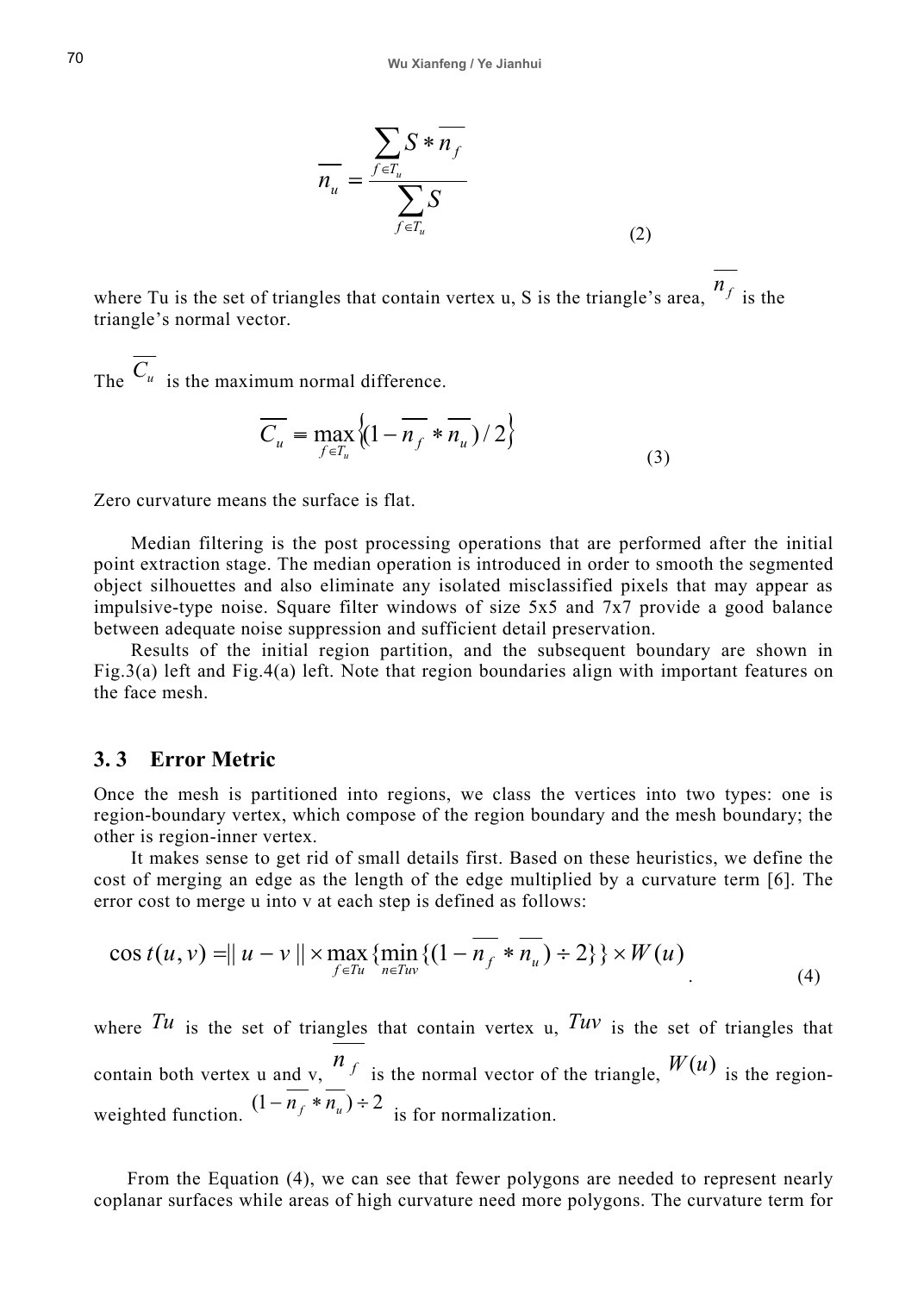merging an edge uv is determined by comparing dot products of face normal in order to find the triangle adjacent to u that faces furthest away from the other triangles that are along uv. Note that the cost of merging vertex u into v may be different than the cost of merging v into u.

# **4 Results and Conclusions**

### **4.1 Results**



3(a): original model (26,460 vertices) 3(b): simplified model (2,646 vertices)



3(c): simplified model (1,000 vertices) 3(d): simplified model (500 vertices)

Fig.3: The LoDs of the face



4(a): original model (67,918 vertices) 4(b): simplified model (6.791 vertices)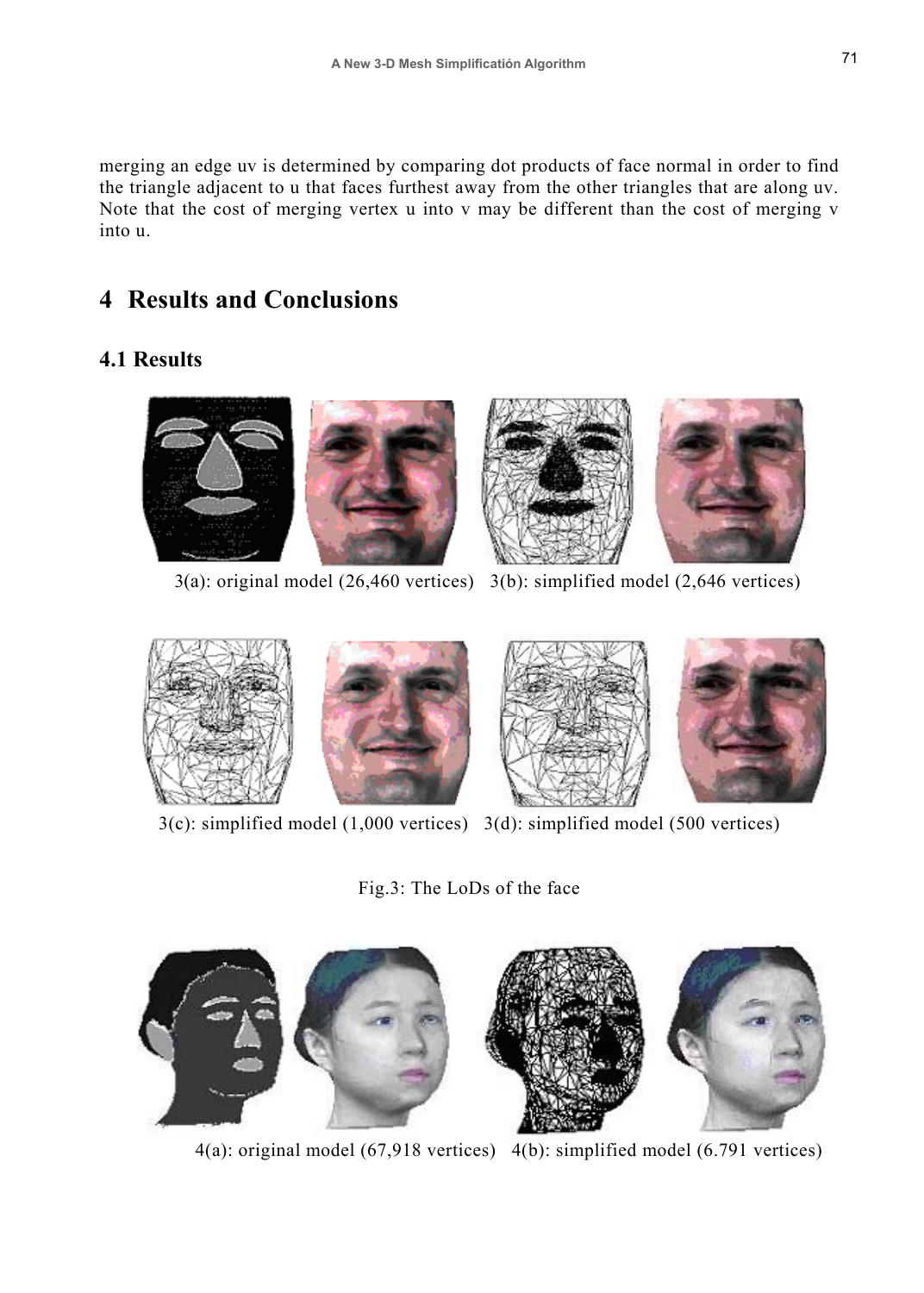

4(c): original model (1,000 vertices) 4(d): simplified model (500 vertices)



4(e)simplified model by decimation method(1000 vertices)

Fig.4: The LoDs of the head

The proposed algorithm has been implemented in our 3D color laser scanner and the resulted simplified models can be post processed by Maya, AutoCad software. The models look reasonably good given the number of polygons used in each image. Fig.3 shows the LoDs of a face mesh containing 26,460 vertices. Fig.4 shows the LoDs of a complete 3D head mesh containing 67,918 vertices. In Fig.3(a) and Fig.4(a), left is the resulted region image, right is textured rendering image of original model. In Fig.3(b)(c)(d) and Fig.4(b)(c)(d), left is the wireframe, right is textured rendering image. Reductions to 1000 (c) and 500 (d) vertices are shown. Notice that the Fig.4 mesh has much noisy, but the simplified mesh are relatively good in keeping the head organs boundary and detail.

To compare with other methods, we use the decimation method [3] to simplify the girl head, Fig4(e) is the result with this algorithm, the number of the vertex is 1000, same as Fig.4(c). Obviously, the result is unacceptable.

### **4.2 Conclusions**

We have described a novel simplification algorithm which partitions a given surface into regions and use region-weighted simplification. The algorithm permits the same texture image to be used for all LOD mesh approximations and resistant to noise, while implement Controllable Simplification. In addition, the algorithm is easily implemented and applied.

## **Acknowledgement**

This work is supported by National Science Foundation of China (69775022)